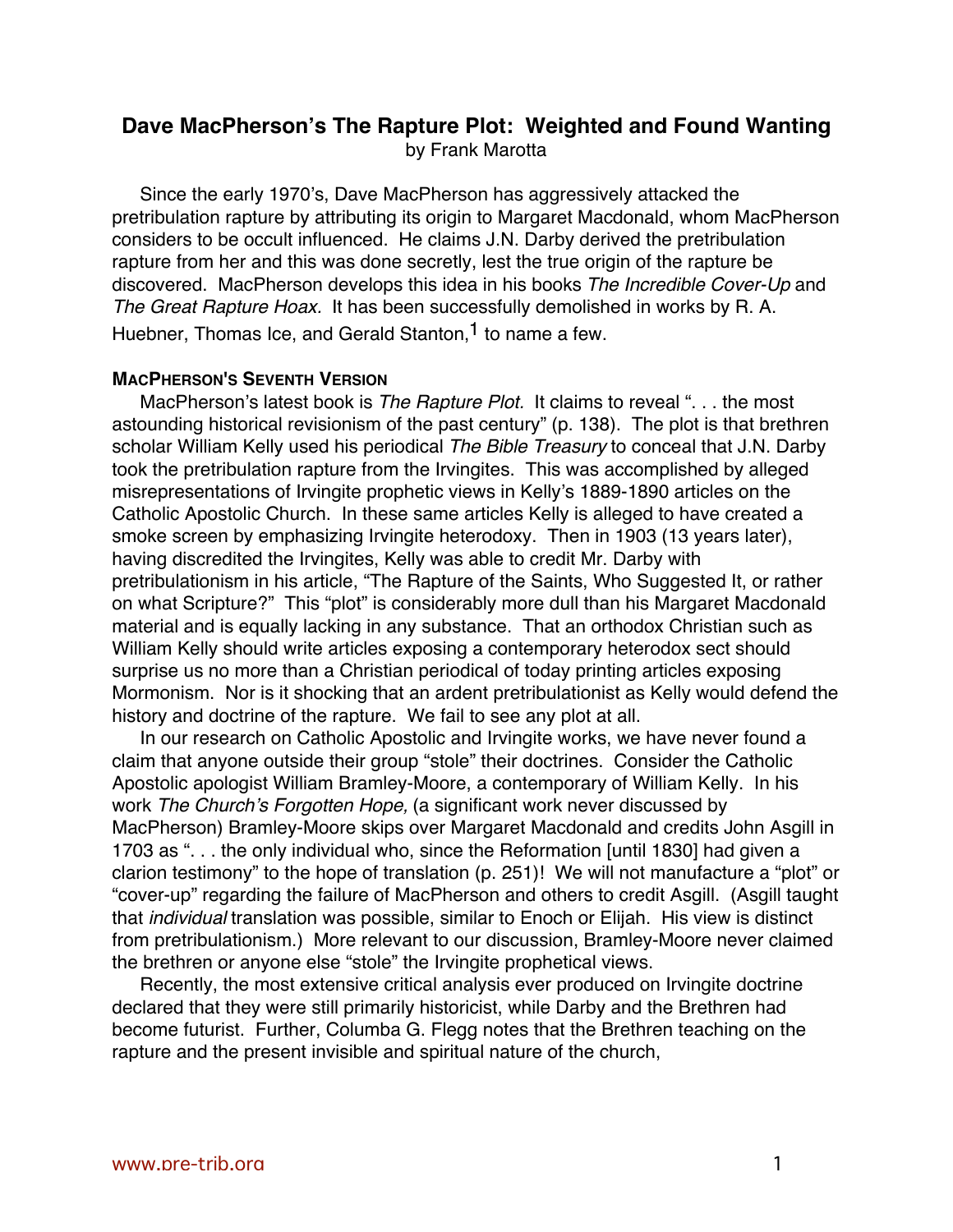were in sharp contrast to Catholic Apostolic teaching, . . . There were thus very significant differences between the two eschatologies, and attempts to see any direct influence of one upon the other seem unlikely to succeed–they had a number of common roots, but are much more notable for their points of disagreement. Several writers [referring specifically to MacPherson] have attempted to trace Darby's secret rapture theory to a prophetic statement associated with Irving, but their arguments do not stand up to serious criticism.<sup>2</sup>

### **HISTORICAL DEFICIENCIES**

MacPherson professes to be a historian (p. 233). His work is lacking in historical method. Consider his claim that William Kelly, as editor of Darby's Collected Writings, manipulated them. Regarding Darby's Notes on Revelation (1839) MacPherson writes:

We've previously noted that a chart (listing no artist or date) accompanying this work shows the church in heaven no later than Revelation 4 –additional manipulation and further contradiction of Darby's Revelation 12 basis! (p. 152)

I have inspected a xeroxed copy of the 1839 edition of this work published by Central Tract Depot, London. The chart in question is there and shows the church in heaven in Revelation chapter 4! MacPherson's speculation is without foundation. A true historian would inspect the original source materials before making the claims that MacPherson does. He is governed by an agenda, not a desire for unbiased historical research.

Here are a few of the many deficiencies that I found in The Rapture Plot:

1. MacPherson states that the key symbol of the pretribulation rapture for Margaret Macdonald is the catching up of the two witnesses of Revelation 11 (p. 47-49). If this is true, one wonders if MacPherson has ever read Revelation 11. Before the witnesses are caught up (verse 12), the beast makes war with them and kills them (verse 7). Thus the two witnesses go through tribulation before they are killed, raised and caught up. So if Macdonald's teaching is based on this passage, she is certainly posttribulational! Actually, there is no doubt that the woman who said, "The trial of the Church is from Antichrist" was posttribulational.

## **MORGAN EDWARDS AND THE RAPTURE**

2. Recently it has come to light that the 18th century Baptist Morgan Edwards held to a pretribulation rapture (see Pre-Trib Perspectives Sept/Oct 1995). If MacPherson were to regard Morgan Edwards as pretribulational, then both his Macdonald "cover-up" and his Kelly "plot" would be for naught. In The Rapture Plot he recklessly labels Edwards a posttribulational historicist. He writes: ". . . it's obvious that Edwards interpreted these 1260 days [of Revelation 11] as years" (p. 266). This is a blatant falsehood. Edwards wrote in his Two Academical Exercises:

When these witnesses will appear is hard to say; for though their time of prophesying in sackcloth [sic] is 1260 days or three years and a half (allowing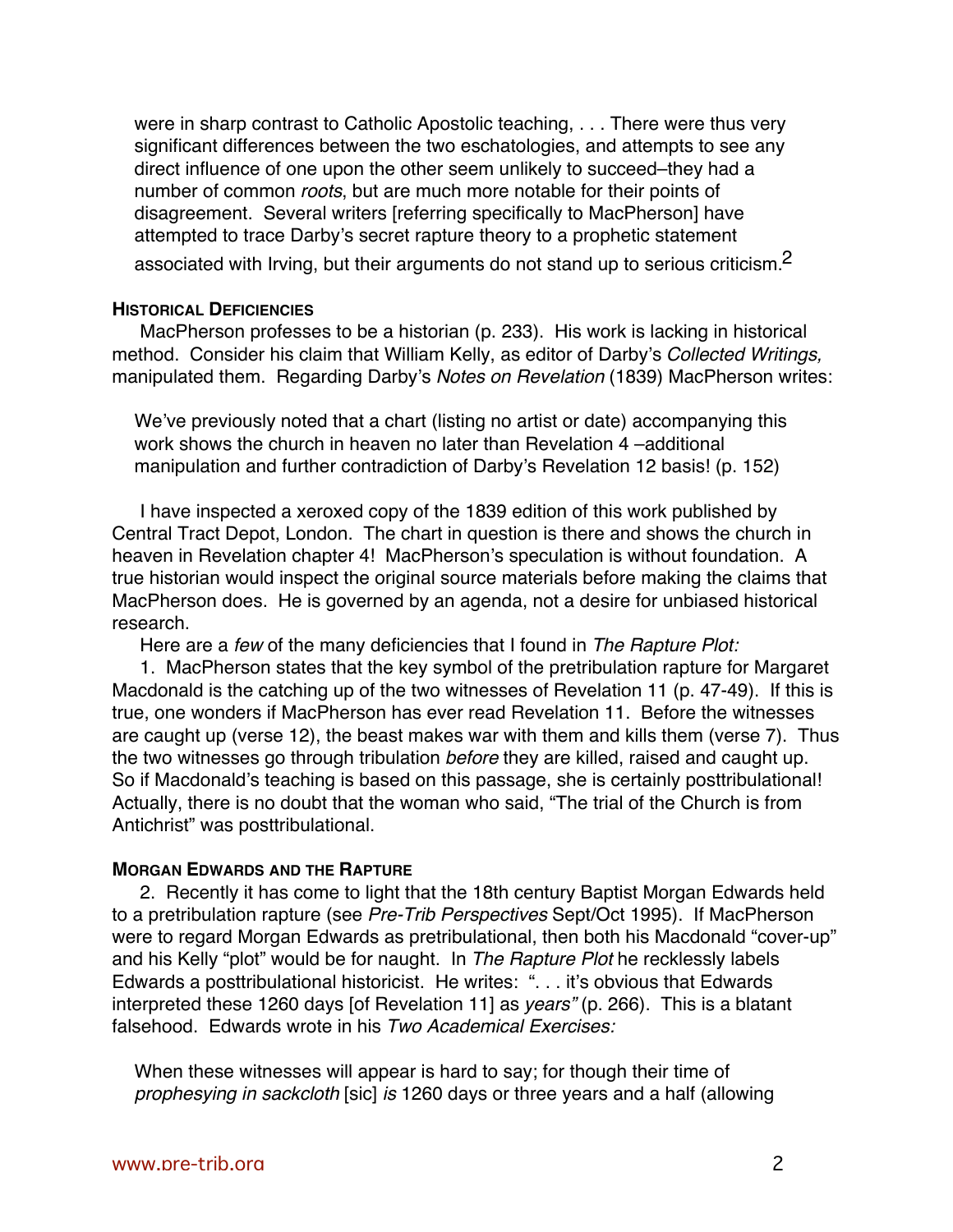thirty days to a month) yet they may preach out of sackcloth long before; for the 1260 days refer only to the time that the holy city and the outer court of the temple shall be trodden under the foot of the Gentiles (or Antichrist and his army) viz. 42 months, which make exactly 1260 days, allowing 30 to a month (Rev xi.2). . ." (p. 19)

It is clear from the above that Edwards does not believe the two witnesses had appeared yet. The preaching in sackcloth are 1260 literal days; if they were years (clearly they are not from the context) then they had not as yet begun, which is unlike historicism in any form. The "prophesying out of sackcloth" that Edwards speculates the two witnesses will perform is *before* Revelation 11:2. Edwards is futurist and literal in his consideration of prophetic time in Revelation 12:7-11 (p. 8), Daniel 8:14 (p. 20), Daniel 12:12,13 (p. 21), Revelation 12:14 (p. 23), and Daniel 12:11 (p. 23).

3. MacPherson writes on p. 267 of The Rapture Plot:

Edwards' basis for holding to a rapture three and a half years before the second advent (and a future millennium) may well have been the Revelation 11 witnesses on whom he focused. This chapter has a period of three and a half days (verses 9, 11) that historicism can view as three and a half years. Since the spirits of these dead witnesses conceivably go to be with Christ during the same days, days preceding the final advent–historicist Edwards could see in this symbol a rapture three and a half years before the same advent.

Compare this with Morgan Edwards:

Another event previous to the Millennium will be the appearing of the son of man in the clouds, coming to raise the dead saints and change the living, and to catch them up to himself, and then withdrawing with them, as observed before. This event will come to pass when Antichrist be arrived at Jerusalem in his conquest of the world; and about three years and a half before his killing the witnesses and assumption of godhead. (Edwards, p. 21)

MacPherson's speculation is without foundation; Edwards distinguishes the saints caught up from the two witnesses, both as to time (the saints caught up three years and a half before the witnesses killed) and identity. Edwards identifies the witnesses as Elijah and the Apostle John (Edwards, pp. 17-19); MacPherson fails to inform his readers of this fact. The catching up of the witnesses is after the three and a half days (verse 12), not before. MacPherson also fails to inform his readers of Morgan Edwards linking the rapture to I Peter 4:17, "For the time is come that judgment must begin at the house of God" (Edwards, p. 7)

4. MacPherson concludes his section on Morgan Edwards by writing:

Edwards' scheme of a rapture three and a half years before the end of a 1260 year tribulation has the same tiny gap a futurist would have if he were to teach a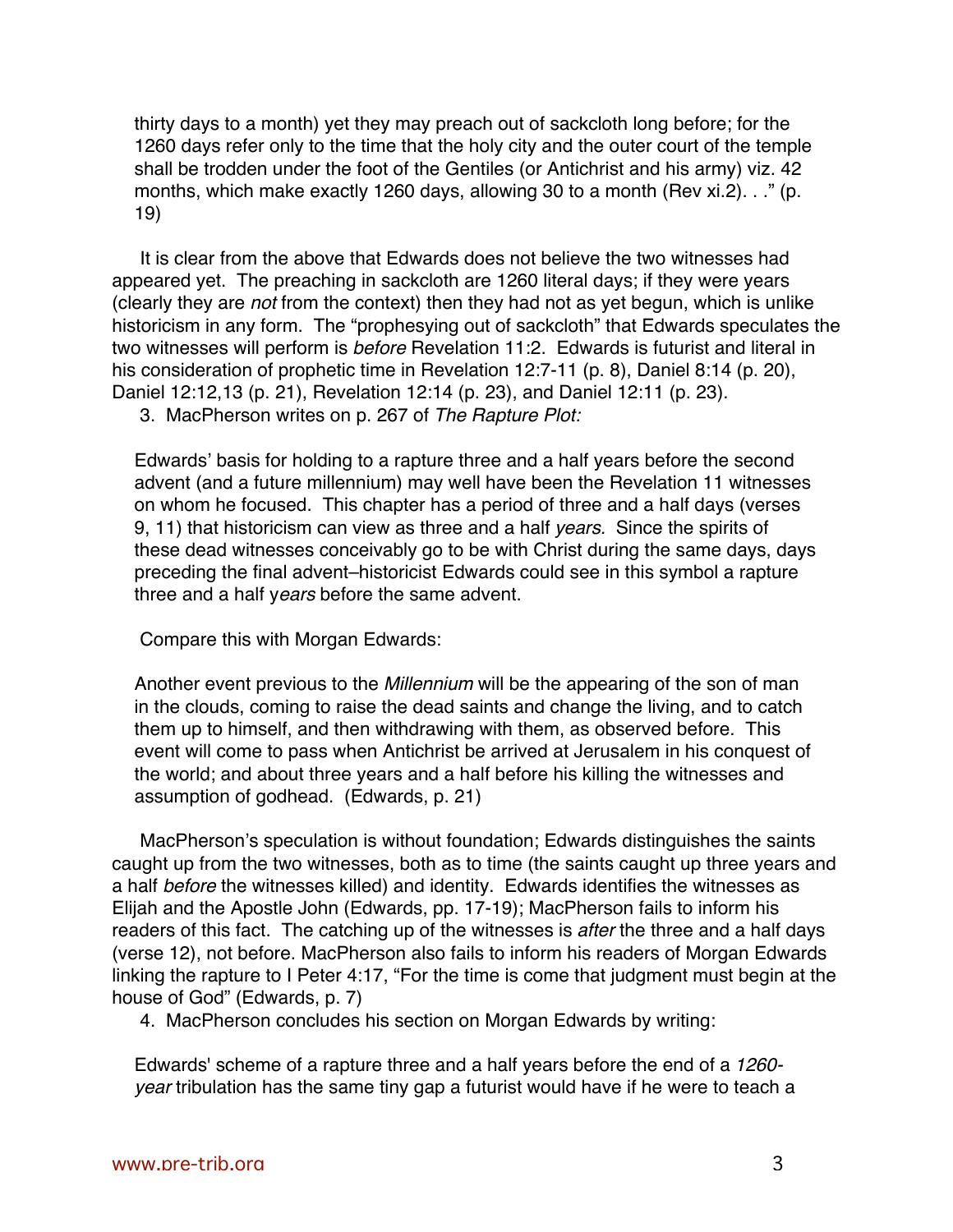rapture three and a half days before the end of a 1260-day tribulation! Since such a futurist view would be seen as a *posttrib* view, Edwards (who had the same small percentage) should be classified as a historicist posttrib! p. 268)

There is a footnote attached which states:

Edwards saw a rapture at the extreme end of the tribulation. The mathematics works out as follows: 3.5 years/1260 years = 0.0027 or 0.27% remaining. That means 99.73% of the tribulation was already past before the rapture. Hardly a pretrib rapture! (p. 268)

As already shown, Edwards did not teach anything like a 1260 year tribulation. Nor was he a historicist. Nor was he "posttrib." But let us apply the same mathematics to some of his alleged pretribulationists. First, consider John Hooper, a contributor to The Morning Watch. MacPherson speaks of "Hooper's pretrib rapture" (p. 200). He also writes of Hooper as "a historicist who saw the final advent in about 1868, Hooper had 37 remaining years where he could fit in between Revelation 16 and Revelation 19..." (p. 200). Let us perform a calculation: 37 years/1260 years = 0.0294 or 2.94% remaining. That means at least 97.06% of the tribulation was already past before the rapture (assuming Christ could come immediately). Hardly a pretribulational rapture! Perhaps Dave MacPherson will tell us at what number between 97.06% and 99.73% complete we transition from pretribulational to posttribulational. Or perhaps MacPherson could admit Hooper as posttribulational. Next, let us consider the woman whom MacPherson labels as the first pretribulationist: Margaret Macdonald. He wrote on p. 49 of The Great Rapture Hoax:

Margaret, however, had been influenced by historicism and the year-day theory involving 1260 years. . . If only one-tenth of 1260 years remained unfulfilled in her view, she could still believe in a future Antichrist; he would have a total of 126 years in which to do his dirty work.

MacPherson is gracious in allowing 126 years remaining in Margaret's mind. Especially since she identified Robert Owen, a contemporary, as the Antichrist (The Rapture Plot, p. 53). But applying the same mathematical formula that would mean 90% of the tribulation was complete for her! Applying the same method MacPherson does to Morgan Edwards would make her "hardly pretrib!"

5. The importance MacPherson places on The Rapture Plot reveals his spiritual condition. He writes on p. 234:

The real test is ahead. If pretrib promoters ignore or twist this book's documentation, and if their only bottom line is a continuing flow of funds, then I won't be surprised if God views them collectively as an "Achan" (Josh. 7) and allows a national or even international money collapse!